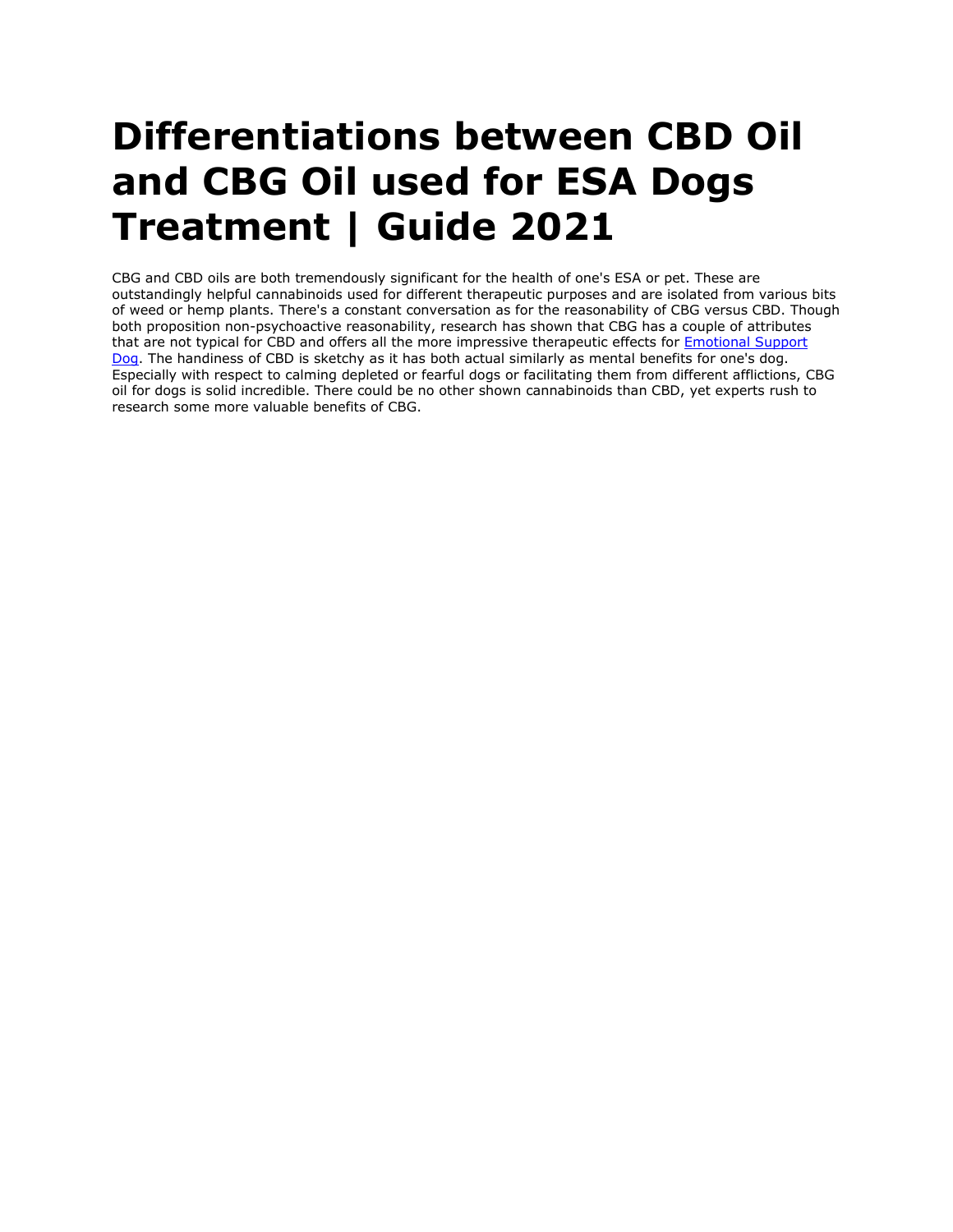

As of now, know what CBG is? It is one of the cannabinoids, cannabigerol, among the more than 120 cannabinoids we have, which are found in the weed plant. There are various assessments that announce by the clinical or supportive effects of CBG and cannabigerolic destructive, CBGA. Nonetheless, there isn't any basic accommodating or clinical assessment that could address its advantageous results. It accounts more for the aggravation diminishing effects rather than tetrahydrocannabinol (THC), and it is overseen without making your **[Emotional Support Cat](https://myesaletter.net/emotional-support-cat)** or dog high.

There is a cycle behind it that is with the advancement of the cannabis plant, the cannabigerolic destructive in it gets changed over into synthetic compounds. For the most part there are three huge forms of cannabinoids: cannabidiolic destructive (CBDA), tetrahydrocannabinolic destructive (THCA), and cannabichromenic destructive (CBCA). CNGA is extricated, not typical for the rest that isn't changed over or yielded. In any case, the degree of extraction is minuscule, approximately 1% of weight. To fabricate its creation, plant raisers are managing inherited control and crossbreeding.